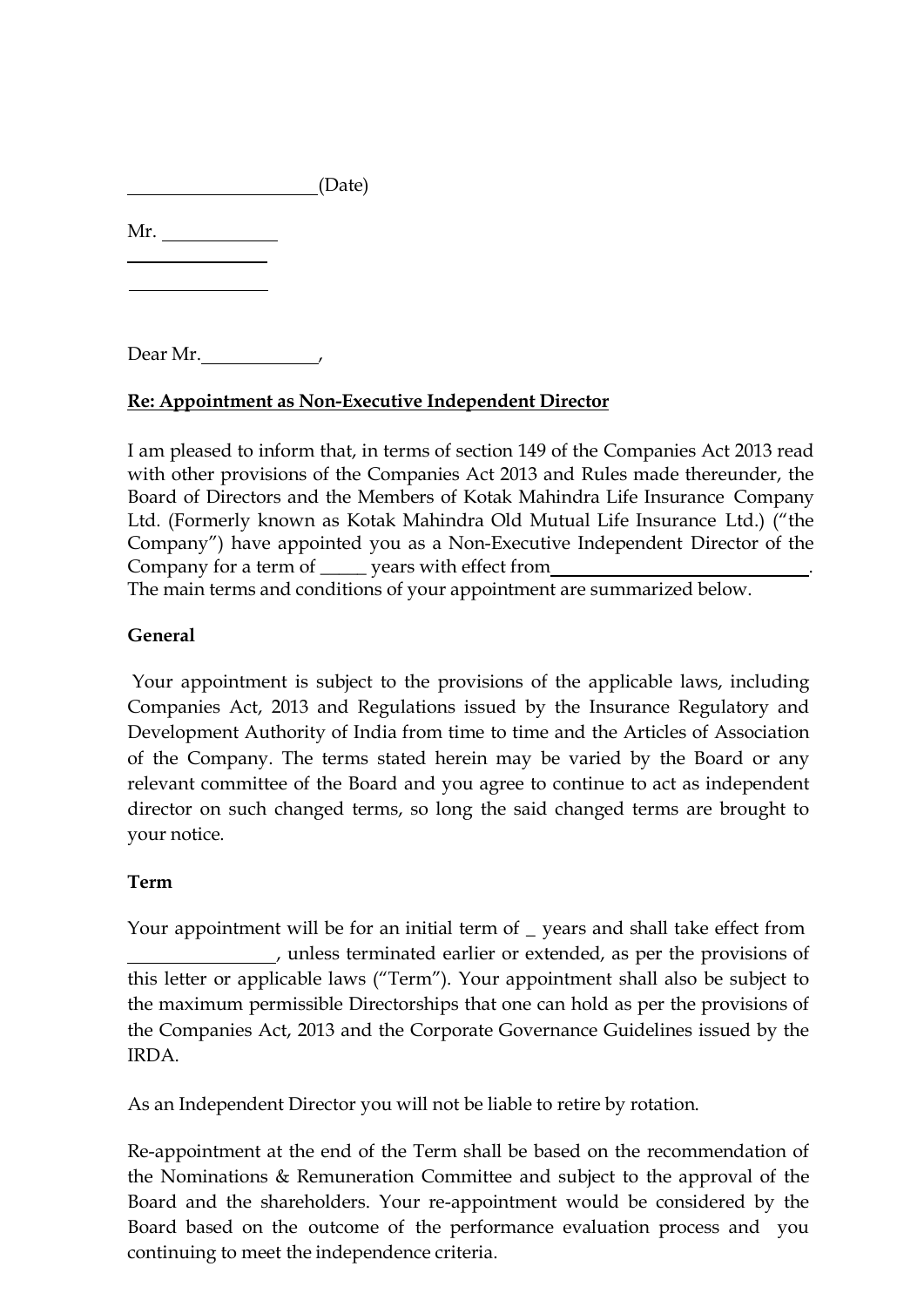# **Committees**

The Board of Directors may, if it deems fit, invite you for being appointed on one or more existing Board Committees or any such Committee that is set up in future. Your appointment on such Committee(s) will be subject to the applicable regulations.

Following are the existing Board Committees:

- 1. Audit Committee
- 2. Investment Committee
- 3. Policyholders" Protection Committee
- 4. Asset Liability Management Committee
- 5. Risk Management Committee
- 6. Corporate Social Responsibility Committee
- 7. With Profits Committee
- 8. Nomination & Remuneration Committee
- 9. Ethics Committee
- 10. Banking Committee

## **Role**

It is expected that you take decisions objectively in the interests of the Company. The Board as a whole is collectively responsible for the success of the Company.

The role of Non-Executive Director of the Company has the following key elements:

- Strategy Formulate and review strategy;
- Performance Performance of business with agreed goals and objectives;
- Risk Risk Control Mechanism;
- Compliance Governance and compliance with the applicable laws/regulations.

## **Fiduciary Duties**

All directors must act the way they consider, in good faith, would be most likely to promote the success of the Company for the benefit of its members as a whole. In doing so, a director shall:

a. have fiduciary duty to act in good faith and in the interests of the Company and not for any collateral purpose;

b. have duty to act only within the powers as laid down by the Company's Memorandum and Articles of Association and by applicable laws and regulations;

c. have duty to acquire proper understanding of the business of the Company;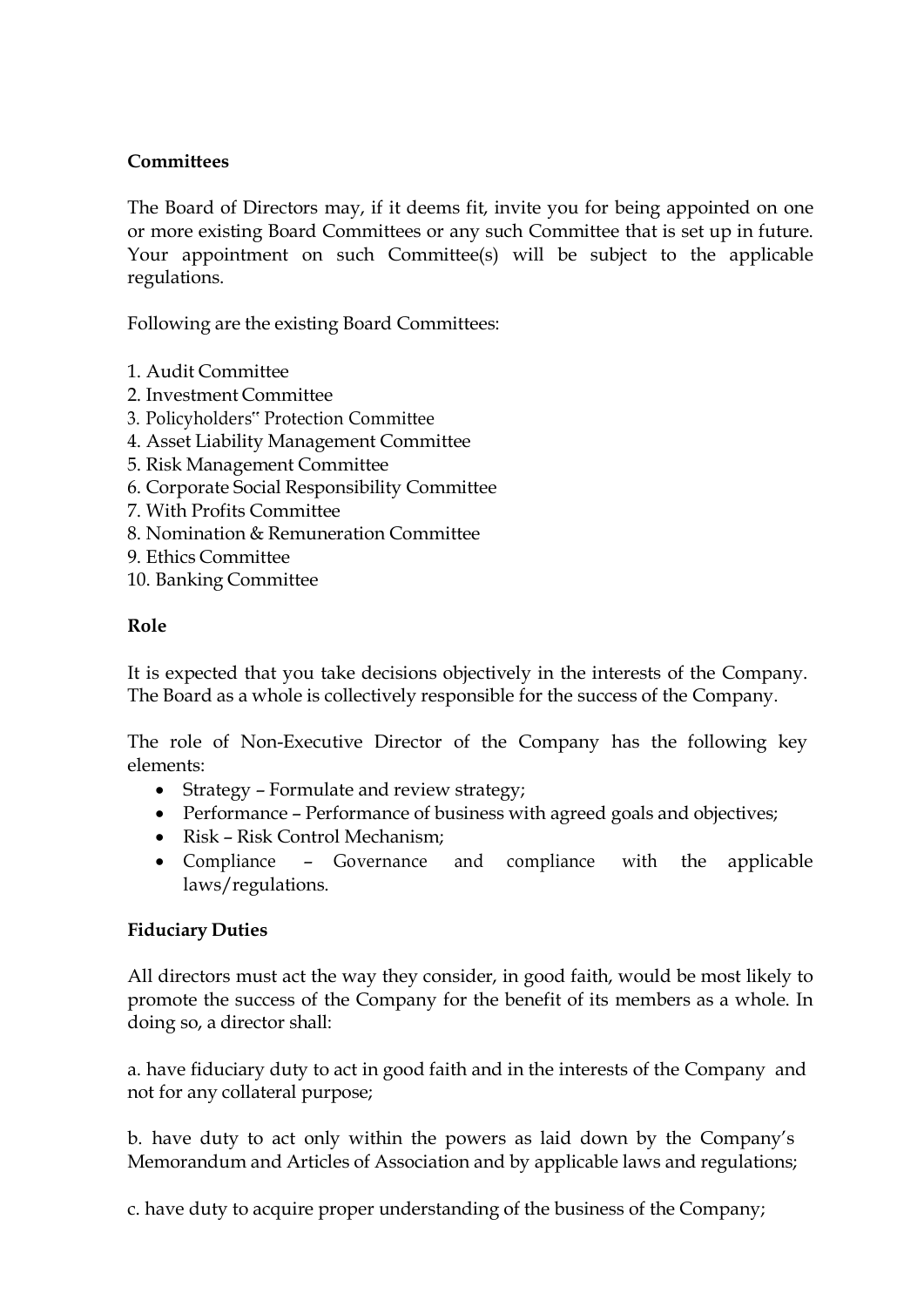d. be fully responsible in regard to matters entrusted to you by the Board and shall not evade your responsibility;

e. not let interference in the performance of your duties by the whole-time directors and other officers of the Company and wherever you have reasons to believe otherwise, you shall forthwith disclose your concerns to the Board; and

f. make proper use of the information disclosed to you and shall not use such information as a member of the Board or otherwise for your own or someone else's advantage or benefit. You shall use the information disclosed to you by the Company in your capacity as director of the Company only for the purposes of performance of your duties as a director and not for any other purpose.

## **Conflict of Interest**

It is accepted and acknowledged that you may have business interests other than those of the Company. As a condition to your appointment commencing, you are required to declare any such directorships, appointments and interests to the Board in writing in the prescribed form at the time of your appointment. During the Term, you agree to promptly notify the Company of any change in your directorships, and provide such other disclosures and information as may be required under the applicable laws.

In the event that your circumstances seem likely to change and might give rise to a conflict of interest or, when applicable, circumstances that might lead the Board to revise its judgment that you are independent, this should be disclosed to both the Chairman and the Company Secretary.

During your Term, you agree to promptly provide a declaration under Section 149(7) of the 2013 Act, upon any change in circumstances which may affect your status as a Independent Director.

The Company shall include in its Annual Accounts a note of any material interest that a Director may have in any transaction or arrangement that the Company has entered into. Such interest should be disclosed no later than when the transaction or arrangement comes up at a Board meeting so that the minutes may record your interest appropriately and our records are updated. A general notice that you are interested in any contracts with a particular person, firm or company is acceptable.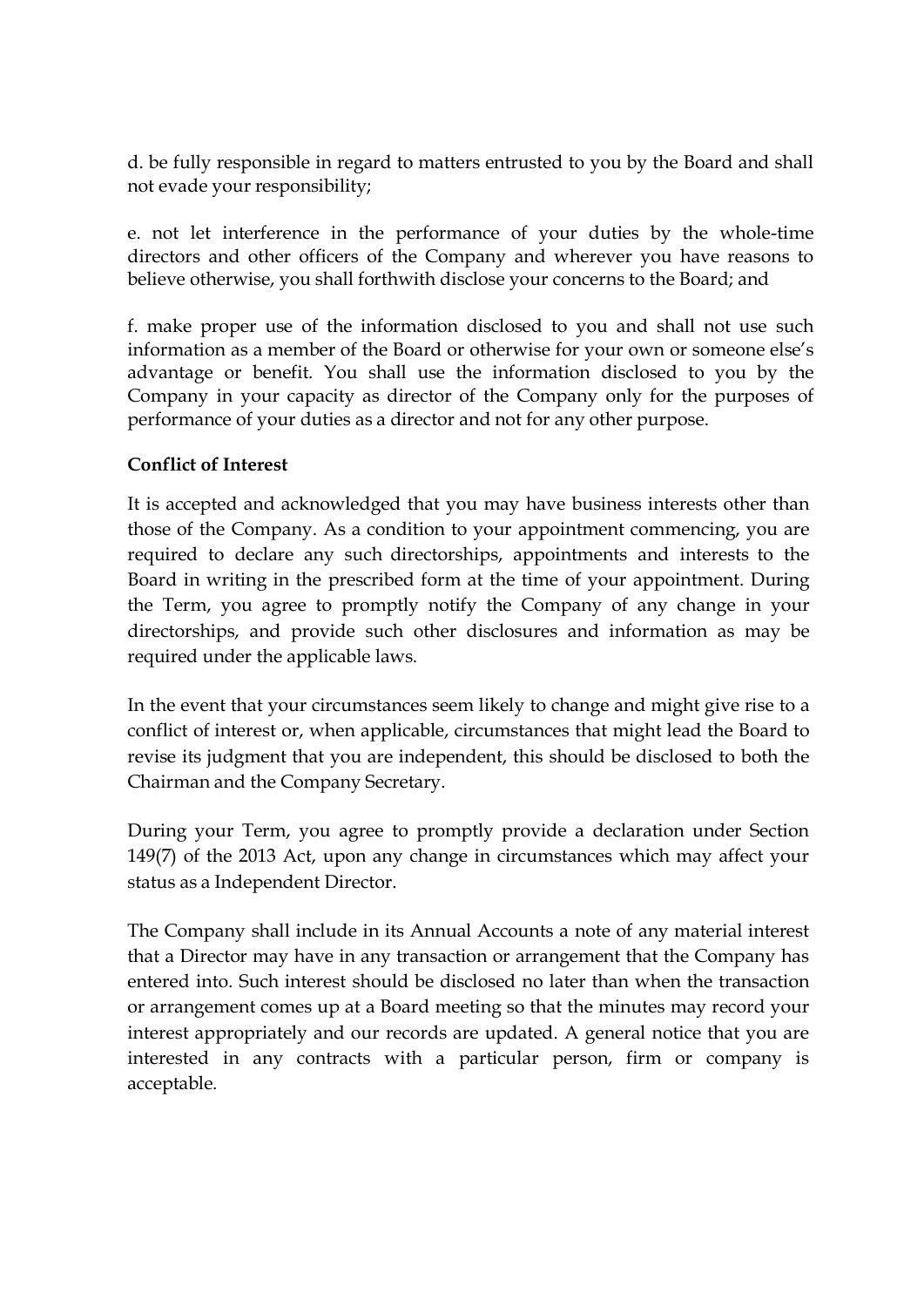#### **Code of Conduct**

The Company, in order to enhance ethical and transparent process of managing its affairs and to sustain the trust and confidence reposed in the Board of Directors and Officers by the shareholders of the Company, has laid down a Code of Conduct (copy enclosed and marked as  $\mu$ **Annexure – 1**") which has been adopted by the Board of Directors of the Company and is applicable to Directors and senior managerial personnel. All the Directors are expected to adhere to, comply with and uphold the provisions of this Code and standards laid down and affirm compliance with the Code on appointment and thereafter on an annual basis.

You are also required to adhere to the Employee Dealing Policy of the Company (copy enclosed and marked as "**Annexure – 2'**) & such other requirements as the Board of Directors may from time to time specify.

You will abide by the guidelines of professional conduct, role, function and duties as an Independent Director provided in Schedule IV of the Companies Act, 2013, an extract of the said Schedule IV is set out in **Annexure - 3**. You may refer to Schedule IV of the Companies Act, 2013 for the full text.

#### **Deed of Covenants**

Your appointment as a Director of the Company is subject to the applicable laws and regulations including the Memorandum and Articles of Association of the Company and the provisions of the Deed of Covenants as per Corporate Governance Guidelines issued by the IRDA (copy enclosed and marked as '**Annexure – 4'**).

#### **Performance Evaluation**

As a member of the Board, your performance as well as the performance of the entire Board shall be evaluated annually. Evaluation of each director shall be done by the Nomination & Remuneration Committee or in such manner as the Board may collectively decide. The criteria for evaluation shall be determined by the Nominations Committee and disclosed in the Company's Annual Report. However, the actual evaluation process shall remain confidential and shall be a constructive mechanism to improve the effectiveness of the Board / Committee. Performance is assessed based on clearly defined objective criteria. Your appointment and re appointment on the Board shall subject to the outcome of the yearly evaluation process. In terms of Schedule IV of the Companies Act 2013, the performance evaluation of Independent Directors of the Company shall be done by the entire Board of Directors, excluding the Director being evaluated.